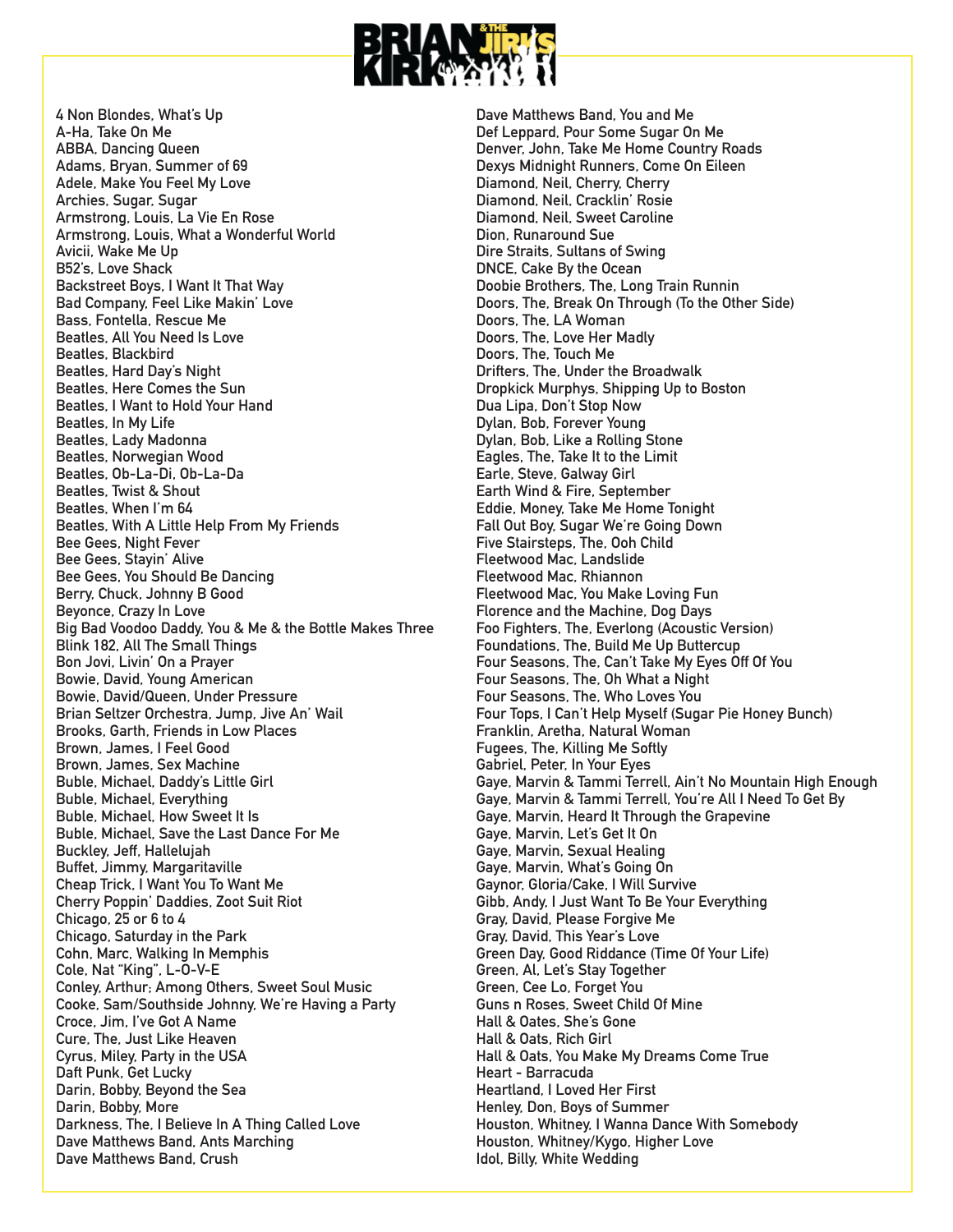

**Isley Brothers, Shout Jackson, Michael, Billie Jean Jackson, Michael, Don't Stop Til You Get Enough Jackson, Michael, Rock With You Jackson, Michael, Shake Your Body (Down to the Ground) Jackson, Michael, Wanna Be Starting Something Jackson5, I Want You Back James, Etta, At Last James, Laid Jay-Z, I Just Wanna Love You Joel, Billy, Just the Way You Are Joel, Billy, New York State of Mind Joel, Billy, Only the Good Die Young Joel, Billy, Piano Man Joel, Billy, Scenes From An Italian Restaurant John, Elton, Rocket Man John, Elton, Tiny Dancer John, Elton, Your Song Johnson, Jack, Better Together Jonas Brothers, Sucker Jones, Norah, Don't Know Why Journey, Any Way You Want It Journey, Don't Stop Believing Journey, Faithfully Katrina & the Waves, Walking on Sunshine Killers, The, All These Things That I've Done Killers, The, Mr. Brightside King Harvest/Toploader, Dancing in the Moonlight King, Ben E. Stand By Me King, Elle, Ex's and Oh's Kings of Leon, Sex On Fire Kinks, The, You Really Got Me Kool & the Gang, Celebration Kungs vs Cookin, This Girl LaBelle, Patti, Lady Marmalade Lady Gaga, I'll Always Remember Us This Way Lady Gaga/Bradley Cooper, Shallow LaMontagne, Ray, You Are the Best Thing Lauper, Cyndi, Girls Just Wanna Have Fun Lauper, Cyndi, Time After Time Led Zeppelin, Black Dog Led Zeppelin, Going to California Led Zeppelin, Immigrant Song Led Zeppelin, Misty Mountain Hop Led Zeppelin, Over the Hills & Far Away Led Zeppelin, Ramble On Led Zeppelin, Thank You Led Zeppelin, Whole Lotta Love Lit, My Own Worst Enemy Lizzo - Good As Hell Loggins, Kenny, Footloose Lonestar, Amazed Looking Glass, Brandy Lynyrd Skynyrd, Free Bird Lynyrd Skynyrd, Simple Man Lynyrd Skynyrd, Sweet Home Alabama Mann, Manfred, Blinded By The Light Marley, Bob, Could You Be Loved Marley, Bob, Is This Love Marley, Bob, Three Little Birds Maroon5, And She Will Be Loved Maroon5, Moves Like Jagger**

**Maroon5, Sugar Maroon5, Sunday Morning Mars, Bruno feat. Mark Ronson, Uptown Funk Mars, Bruno, 24K Magic Mars, Bruno, Lazy Song Mars, Bruno, Locked Out Of Heaven Mars, Bruno, Marry You Martin, Dean, Ain't That a Kick In the Head McGraw, Tim, My Little Girl McLean, Don, American Pie Meatloaf, Paradise By The Dashboard Light Medley, Bill & Jennifer Warner, I've Had The Time Of My Life Mellencamp, John Cougar, Ain't Even Done With the Night Mellencamp, John Cougar, Authority Song Mellencamp, John Cougar, Hurt So Good Mellencamp, John Cougar, Jack & Diane Mellencamp, John Cougar, Lonely Ol' Night Mellencamp, John Cougar, Pink Houses Men At Work, Down Under Men At Work, Who Can It Be Now Metallica, Enter Sandman Michael, George, Carless Whisper Michael, George, Faith Michael, George, Freedom '90 Mighty Mighty Bosstones, The, The Impression That I Get Miller, Glenn, In the Mood Modern English, I Melt With You Morrison, Van, Brown Eyed Girl Morrison, Van, Crazy Love Morrison, Van, Domino Morrison, Van, Into the Mystic Morrison, Van, Moondance Morrison, Van, Someone Like You Morrison, Van, Tupelo Honey Morrison, Van/Rod Stewart, Have I Told You Lately Newton-John, Olivia & John Travolta, You're the One That I Want Oasis, Wonderwall Outfield, Your Love Outkast, Hey Ya Perri, Christina, A Thousand Years Perry, Katy, Firework Petty, Tom Free Fallin Petty, Tom, American Girl Pointer Sisters, The, Fire Police, The, Every Little Thing She Does Is Magic Police, The, Message In A Bottle Police, The, Roxanne Portugal. The Man, Feel It Still Presley, Elvis, All Shook Up Presley, Elvis, Can't Help Falling In Love Presley, Elvis, Teddy Bear Pretenders, 500 Miles Pretenders, Brass n Pocket Prince, Kiss Proclaimers, I'm Gonna Be (500 Miles) Queen, Don't Stop Me Now Queen, We Are the Champions Queen, We Will Rock You Queen, You're My Best Friend Queen/David Bowie, Under Pressure Rafferty, Gerry, Baker Street Ramones, The, I Wanna Be Sedated**